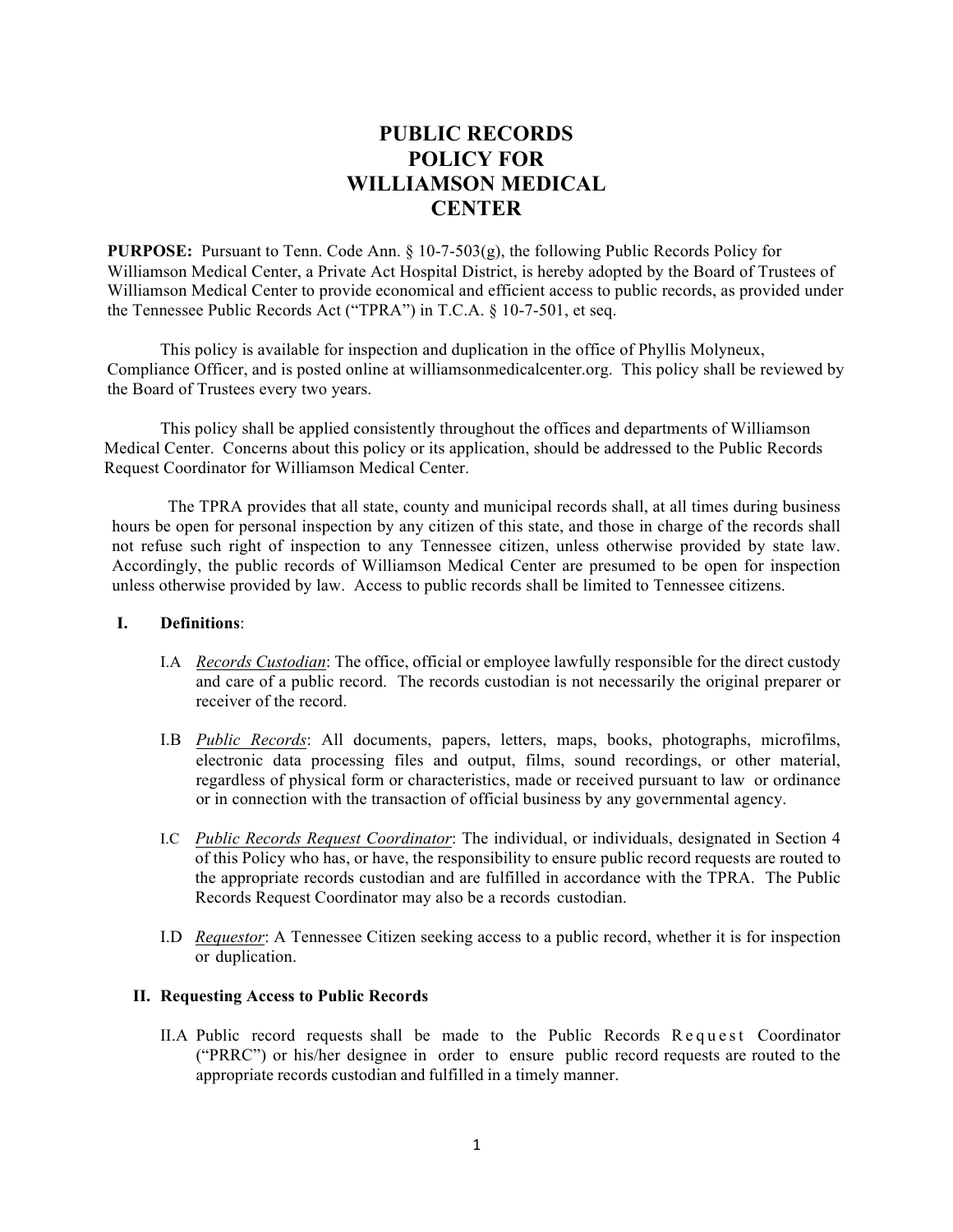- II.B Requests for inspection only cannot be required to be made in writing. The Coordinator should request a mailing or email address from the requestor for providing any written communication required or permitted under the TPRA.
- II.C Requests for inspection may be made orally or in writing using the attached Form at the office of the PRRC, in the Williamson Medical Center Compliance Department, located at 4321 Carothers Drive, Franklin, Tennessee 37067 or by phone at 615-435-5156.
- II.D Requests for copies, or requests for inspection and copies, shall be made in writing using the attached Form at the office of the PRRC, in the Williamson Medical Center Compliance Department, located at 4321 Carothers Drive., Franklin, Tennessee 37067 or by phone at 615- 435-5156.
- II.E Proof of Tennessee citizenship by presentation of a valid Tennessee driver's license or alternative acceptable form of ID is required as a condition to inspect or receive copies of public records.

#### **III. Responding to Public Records Requests**

III.A. Duties of the Public Record Request Coordinator

III.A.1. The Coordinator shall review public record requests and make an initial determination of the following:

III.A.1.a. If the requestor provided evidence of Tennessee citizenship;

III.A.1.b. Whether the records requested are described with sufficient specificity to identify them; and

III.A.1.c. Whether the records are Williamson Medical Center records and, if so, what office is the custodian of the records.

III.A.2. The PRRC shall acknowledge receipt of the request and take any of the following appropriate action(s):

III.A.2.a. Advise the requestor of this Policy and ask for proof of Tennessee citizenship (if not previously provided); and

III.A.2.b. If the requester asks for copies explain the form that needs to be completed and any fees, if not otherwise waived.

III.A.3. If permitted under this Policy, the Custodian shall inform the requester in writing that the request has been denied and an explanation of the reason why the request is denied, including any one of the following reasons:

III.A.3.a. The requestor is not, or has not presented evidence of being, a Tennessee citizen.

III.A.3.b. The requestor's description of the records is not specific enough to determine what records are being requested.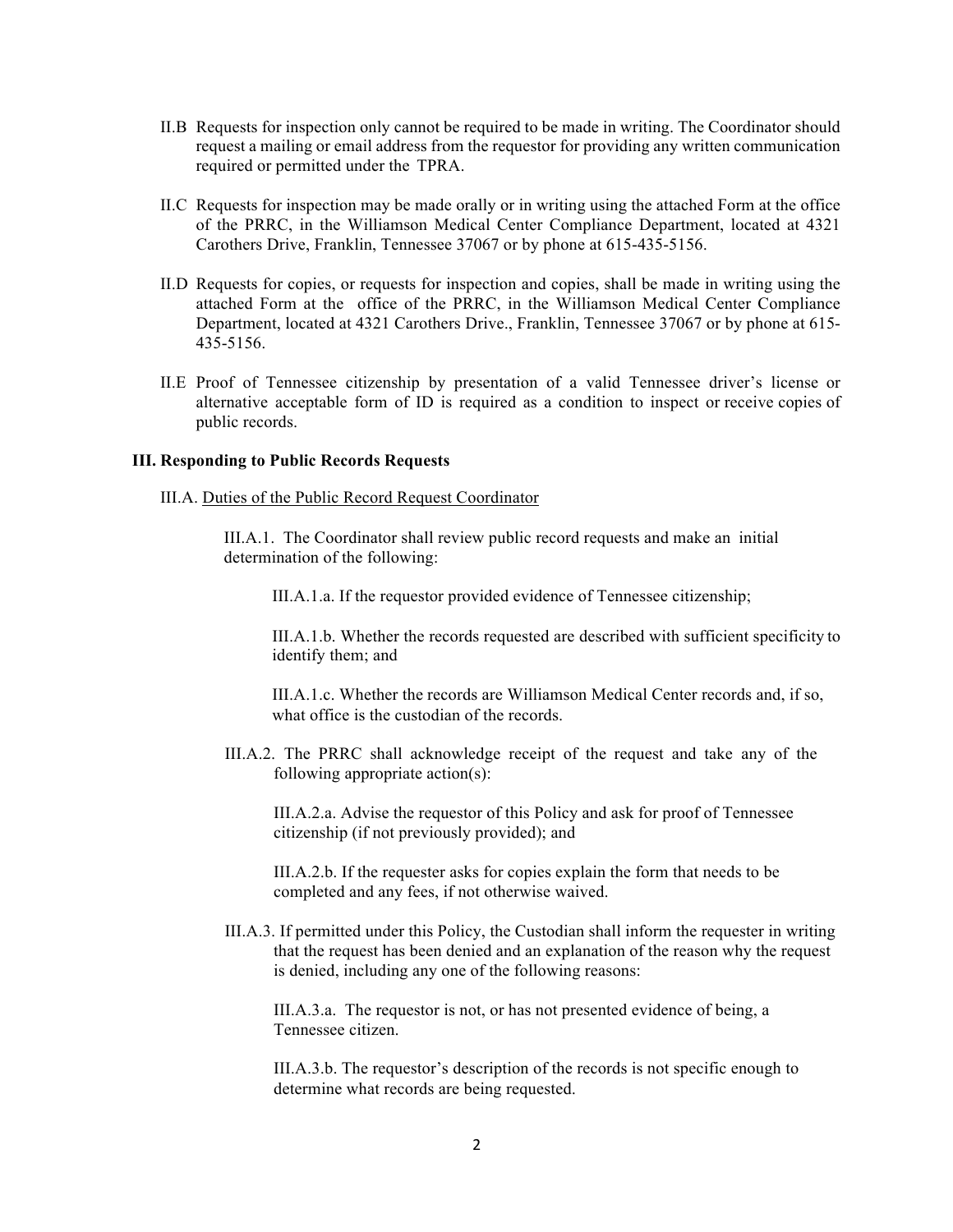III.A.3.c. An exemption makes the record not subject to disclosure under the TPRA. (Provide the exemption in writtendenial).

- III.A.3.d. The Governmental Entity is not the custodian of the requested records.
- III.A.3.e. The records do not exist.
- III.A.4. If appropriate, contact the requestor to see if the public records request can be narrowed.
- III.A.5. If known, forward the records request to the appropriate records custodian.
- III.A.6. If requested records are in the custody of a different governmental entity, and the Coordinator knows the correct governmental entity, advise the requestor of the correct governmental entity and Coordinator for that entity if known.
- III.B. The designated PRRC for Williamson Medical Center is: Phyllis Molyneux, Compliance Officer, (615) 435-5156.
- III.C. Distributing Public Records Request to the Appropriate Records Custodian:
	- III.C.1. Upon receiving a public records request, a records custodian shall promptly make requested public records available in accordance with Tenn. Code Ann. § 10-7-503. If the records custodian is uncertain that an applicable exemption applies, the custodian may consult with the Coordinator, counsel, or the Office of Records Counsel.
	- III.C.2 If not practicable to promptly provide requested records because additional time is necessary to determine whether the requested records exist; to search for, retrieve, or otherwise gain access to records; to determine whether the records are open; to redact records; or for other similar reasons, then a records custodian shall, within seven (7) business days from the records custodian's receipt of the request, send the requestor a completed Public Records Request Response Form which is attached as Form , based on the form developed by the OORC.
	- III.C.3. If a records custodian denies a public record request, he or she shall deny the request in writing as provided in Section III.A.3 using the Public Records Request Response Form.
	- III.C.4. If a records custodian reasonably determines production of records should be segmented because the records request is for a large volume of records, or additional time is necessary to prepare the records for access, the records custodian shall use the Public Records Request Response Form to notify the requestor that production of the records will be in segments and that a records production schedule will be provided as expeditiously as practicable. If appropriate, the records custodian should contact the requestor to see if the request can be narrowed.
	- III.C.5. If a records custodian discovers records responsive to a records request were omitted, the records custodian should contact the requestor concerning the omission and produce the records as quickly as practicable.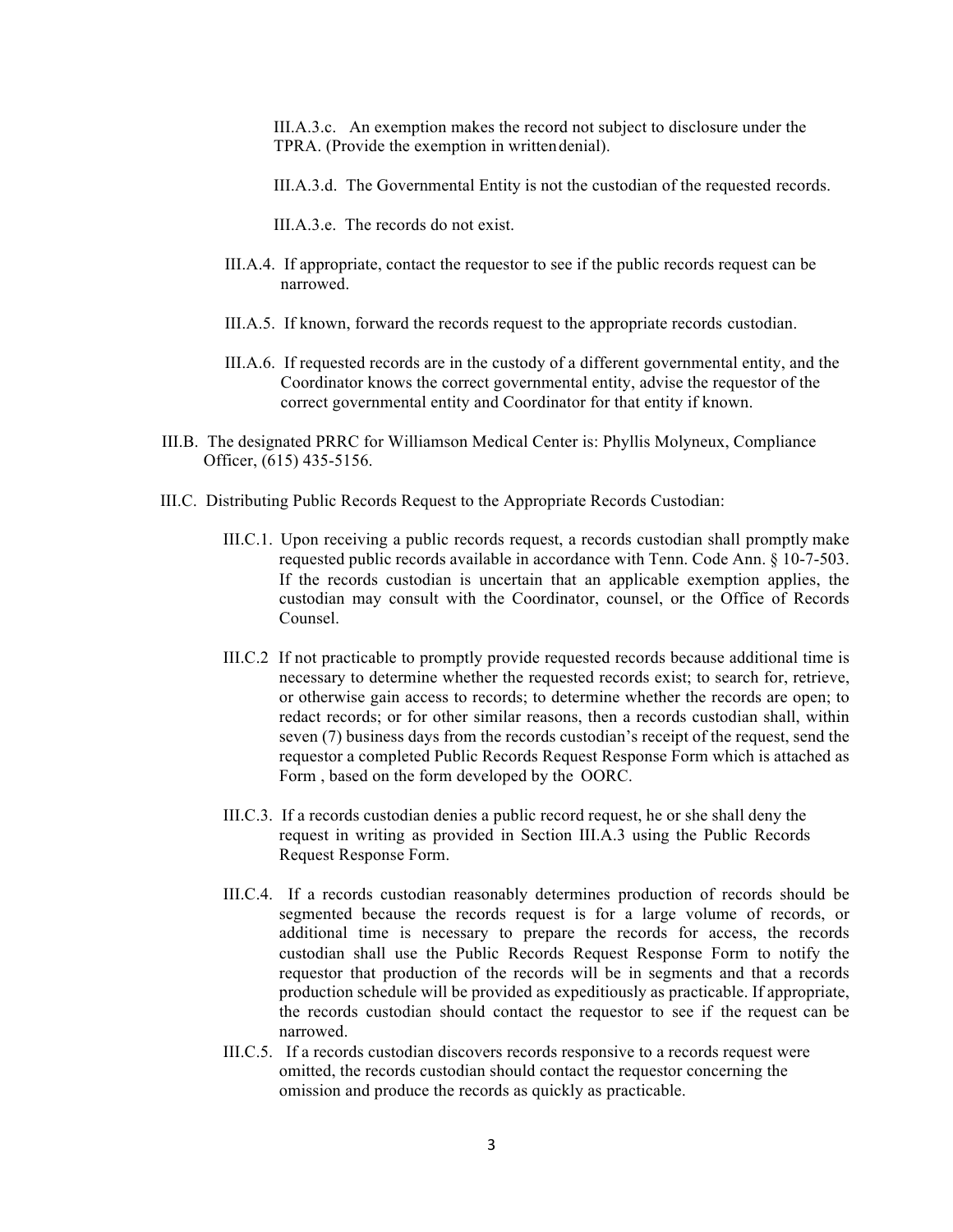- III.D. Redacting Confidential Information or Information not otherwise subject to the Public Records Act.
	- III.D.1. If a record contains confidential information or information that is not open for public inspection, the records custodian shall prepare a redacted copy prior to providing access. If questions arise concerning redaction, the records custodian should coordinate with counsel or other appropriate parties regarding review and redaction of records.
	- III.D.2. Whenever a redacted record is provided, a records custodian should provide the requestor with the basis for redaction. The basis given for redaction shall be general in nature and not disclose confidential information.

#### **IV. Inspection of Records.**

- IV.A. There shall be no charge for inspection of open public records.
- IV.B. Under reasonable circumstances, the Coordinator or a records custodian may require an appointment for inspection or may require inspection of records at an alternate location. The record Custodian will cooperate with the requester or schedule a time during regular business hours that is convenient for the requestor.

#### **V. Copies of Records.**

- V.A.A records custodian shall promptly respond to a public record request for copies in the most economic and efficient manner practicable.
- V.B. Copies will be available for pickup at a location specified by the records custodian.
- V.C. Upon payment for postage, copies will be delivered to the requestor's home address by the United States Postal Service.
- V.D. Copies may be emailed if the records are in electronic format.
- V.E. A requestor is not permitted to make copies of records with personal equipment or removing the records to have copied by a third party.

#### **VI. Fees and Charges and Procedures for Billing and Payment**

- VI.A. Fees and charges for copies of public records should not be used to hinder access to public records.
- VI.B. Records custodians shall provide requestors with an itemized estimate of the charges using a form approved by the Williamson County Public Records Commission prior to producing copies of records and may require pre-payment of such charges before producing requested records.
- VI.C. When fees for copies and labor do not exceed \$1.00 the fees may be waived. Requests for waivers of any fees above must be presented to the Coordinator who is authorized to determine if such waiver is in the best interest of Williamson Medical Center and in the public good. Fees associated with aggregated records requests will not be waived.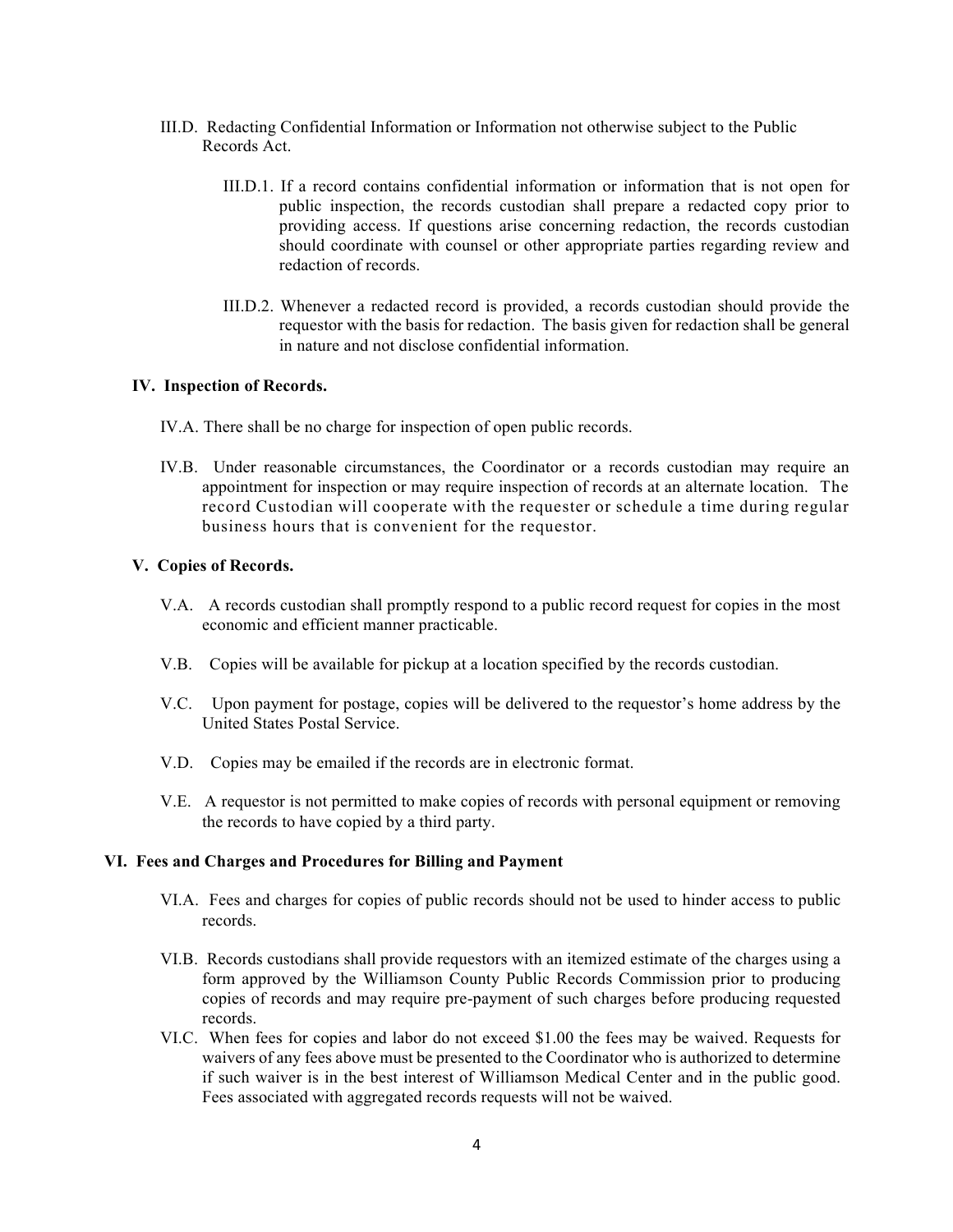VI.D. Fees and charges for copies are as follows:

VI.D.1. \$0.15 per page for letter- and legal-size black and white copies.

- VI.D.2. \$0.50 per page for letter- and legal-size color copies.
- VI.D.3. Other fees: A Public Records Custodian may charge higher fees for copies of documents that are on a medium other than  $8\frac{1}{2}$  x 11 inch paper or  $8\frac{1}{2}$  x 14 inch paper.
- VI.D.4. Cost of Labor to produce copies. When the total time to fulfill a public records request exceeds 1 hour the records custodian may charge the Requester a labor fee after the Requester is notified of the labor charge.
	- VI.D.4.a. In calculating the charge for labor, a Records Custodian shall determine the number of hours each employee spent producing a request.
	- VI.D.4.b. The Records Custodian shall then subtract the 1 hour threshold from the number of hours the highest paid employee spent producing the request.
	- VI.D.4.c. The Records Custodian will then multiply the total number of hours to be charged for the labor of each employee by that employee's hourly wage.
	- VI.D.4.d Finally, the Records Custodian will add together the totals for all the employees involved in the request and that will be the total amount of labor that can be charged.
- VI.E. If an outside vendor is used, the actual costs assessed by the vendor.
- VI.F. Payment is to be made by cash or personal check payable to Williamson County government.
- VI.G. Payment in advance will be required when total costs exceed \$10.00.
- VII. Aggregation of Frequent and Multiple Requests.
	- VII.A. Williamson County will aggregate record requests in accordance with the Frequent and Multiple Request Policy promulgated by the Coordinator when more than (4) requests are received within a calendar month either from a single individual or a group of individuals deemed working in concert.
	- VII.B. The Coordinator is responsible for making the determination that a group of individuals are working in concert. The Coordinator or the records custodian must inform the individuals that they have been deemed to be working in concert.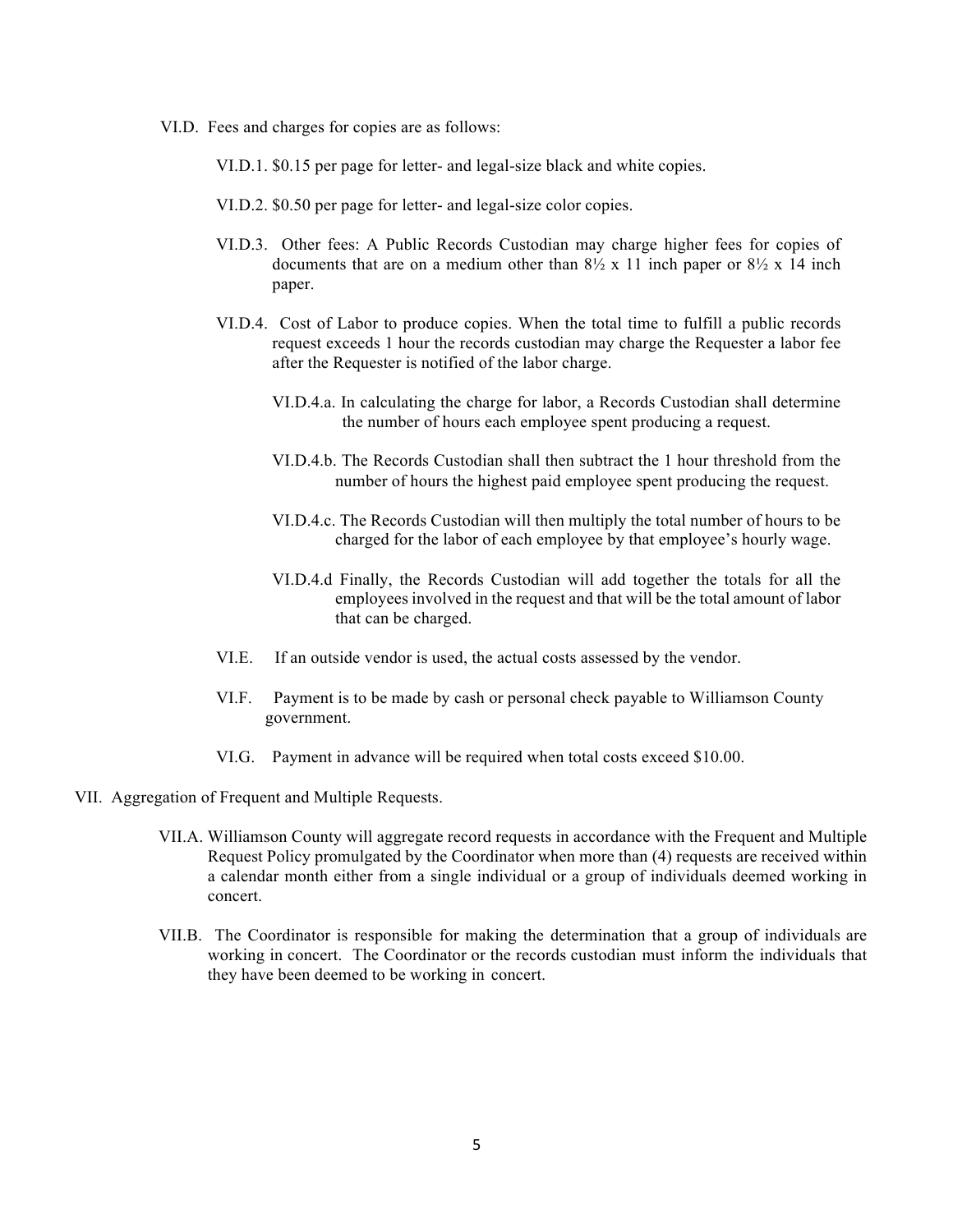## **WILLIAMSON MEDICAL CENTER**

## **INSPECTION / DUPLICATION OF RECORDS REQUEST**

4321 Carothers Parkway · Franklin, Tennessee 37067

(615) 435-5156

**Requester Instructions:** To make a request for copies of public records fill in sections 1-5. Do not sign and date the signature line until the records are received by the Requester.

**Custodian Instructions:** For requests to inspect, the **records custodian** is to fill in sections 1-6 and 9. For requests for copies or duplicates, the records custodian is to fill in sections 6-9. Do not sign and date the signature line until the records are delivered to the requester.

**Note: Tenn. Code Ann. § 10-7-503(a)(7)(A) provides that unless another provision in law specifically requires a written request, a request to inspect public records may not be required to be in writing nor can a fee be assessed for inspection of records.** 

 $\mathcal{L}_\mathcal{L} = \{ \mathcal{L}_\mathcal{L} = \{ \mathcal{L}_\mathcal{L} = \{ \mathcal{L}_\mathcal{L} = \{ \mathcal{L}_\mathcal{L} = \{ \mathcal{L}_\mathcal{L} = \{ \mathcal{L}_\mathcal{L} = \{ \mathcal{L}_\mathcal{L} = \{ \mathcal{L}_\mathcal{L} = \{ \mathcal{L}_\mathcal{L} = \{ \mathcal{L}_\mathcal{L} = \{ \mathcal{L}_\mathcal{L} = \{ \mathcal{L}_\mathcal{L} = \{ \mathcal{L}_\mathcal{L} = \{ \mathcal{L}_\mathcal{$ 

1. Name of requester:

(Print or Type; Initials of requester are required for copy requests)

2. (*If required*) Form of identification provided:

 Photo ID issued by governmental entity including requester's address Other: \_\_\_\_\_\_\_\_\_\_\_\_\_\_\_\_\_\_\_\_\_\_\_\_\_\_\_\_\_\_\_\_\_\_\_\_\_\_\_\_\_\_\_\_\_\_\_\_\_\_\_\_\_\_\_\_\_\_\_\_\_\_\_\_\_\_\_\_\_\_\_\_\_\_\_\_\_

 $\mathcal{L}_\mathcal{L} = \{ \mathcal{L}_\mathcal{L} = \{ \mathcal{L}_\mathcal{L} = \{ \mathcal{L}_\mathcal{L} = \{ \mathcal{L}_\mathcal{L} = \{ \mathcal{L}_\mathcal{L} = \{ \mathcal{L}_\mathcal{L} = \{ \mathcal{L}_\mathcal{L} = \{ \mathcal{L}_\mathcal{L} = \{ \mathcal{L}_\mathcal{L} = \{ \mathcal{L}_\mathcal{L} = \{ \mathcal{L}_\mathcal{L} = \{ \mathcal{L}_\mathcal{L} = \{ \mathcal{L}_\mathcal{L} = \{ \mathcal{L}_\mathcal{$ 

3. Requester's address and contact information:

| 4. Request for: | Inspection/access | Copy/duplicate [previously inspected on | (date) or |
|-----------------|-------------------|-----------------------------------------|-----------|
|                 | Inspection waived |                                         |           |

 $\mathcal{L}_\mathcal{L} = \mathcal{L}_\mathcal{L} = \mathcal{L}_\mathcal{L} = \mathcal{L}_\mathcal{L} = \mathcal{L}_\mathcal{L} = \mathcal{L}_\mathcal{L} = \mathcal{L}_\mathcal{L} = \mathcal{L}_\mathcal{L} = \mathcal{L}_\mathcal{L} = \mathcal{L}_\mathcal{L} = \mathcal{L}_\mathcal{L} = \mathcal{L}_\mathcal{L} = \mathcal{L}_\mathcal{L} = \mathcal{L}_\mathcal{L} = \mathcal{L}_\mathcal{L} = \mathcal{L}_\mathcal{L} = \mathcal{L}_\mathcal{L}$ 

5. Record(s) requested:

| a. Type of record: | Minutes | Annual Report              | <b>Annual Financial Statements</b> |
|--------------------|---------|----------------------------|------------------------------------|
|                    |         | Budget Employee file Other |                                    |

b. Detailed Description of the record(s) including relevant date(s) and subject matter:  $\mathcal{L}_\mathcal{L} = \mathcal{L}_\mathcal{L} = \mathcal{L}_\mathcal{L} = \mathcal{L}_\mathcal{L} = \mathcal{L}_\mathcal{L} = \mathcal{L}_\mathcal{L} = \mathcal{L}_\mathcal{L} = \mathcal{L}_\mathcal{L} = \mathcal{L}_\mathcal{L} = \mathcal{L}_\mathcal{L} = \mathcal{L}_\mathcal{L} = \mathcal{L}_\mathcal{L} = \mathcal{L}_\mathcal{L} = \mathcal{L}_\mathcal{L} = \mathcal{L}_\mathcal{L} = \mathcal{L}_\mathcal{L} = \mathcal{L}_\mathcal{L}$ 

 $\mathcal{L}_\mathcal{L} = \mathcal{L}_\mathcal{L} = \mathcal{L}_\mathcal{L} = \mathcal{L}_\mathcal{L} = \mathcal{L}_\mathcal{L} = \mathcal{L}_\mathcal{L} = \mathcal{L}_\mathcal{L} = \mathcal{L}_\mathcal{L} = \mathcal{L}_\mathcal{L} = \mathcal{L}_\mathcal{L} = \mathcal{L}_\mathcal{L} = \mathcal{L}_\mathcal{L} = \mathcal{L}_\mathcal{L} = \mathcal{L}_\mathcal{L} = \mathcal{L}_\mathcal{L} = \mathcal{L}_\mathcal{L} = \mathcal{L}_\mathcal{L}$ 

 $\mathcal{L}_\mathcal{L} = \mathcal{L}_\mathcal{L} = \mathcal{L}_\mathcal{L} = \mathcal{L}_\mathcal{L} = \mathcal{L}_\mathcal{L} = \mathcal{L}_\mathcal{L} = \mathcal{L}_\mathcal{L} = \mathcal{L}_\mathcal{L} = \mathcal{L}_\mathcal{L} = \mathcal{L}_\mathcal{L} = \mathcal{L}_\mathcal{L} = \mathcal{L}_\mathcal{L} = \mathcal{L}_\mathcal{L} = \mathcal{L}_\mathcal{L} = \mathcal{L}_\mathcal{L} = \mathcal{L}_\mathcal{L} = \mathcal{L}_\mathcal{L}$ 

| 6. Request submitted to: |  |  |  |  |  |  |
|--------------------------|--|--|--|--|--|--|
|--------------------------|--|--|--|--|--|--|

| a. Employee receiving                 |          |                             |
|---------------------------------------|----------|-----------------------------|
| request:                              |          | (Print or Type and Initial) |
| b. Date and time request<br>received: |          |                             |
| c. Response:                          | Same day | Other                       |
|                                       |          |                             |

a. Number of pages to be copied: Estimated